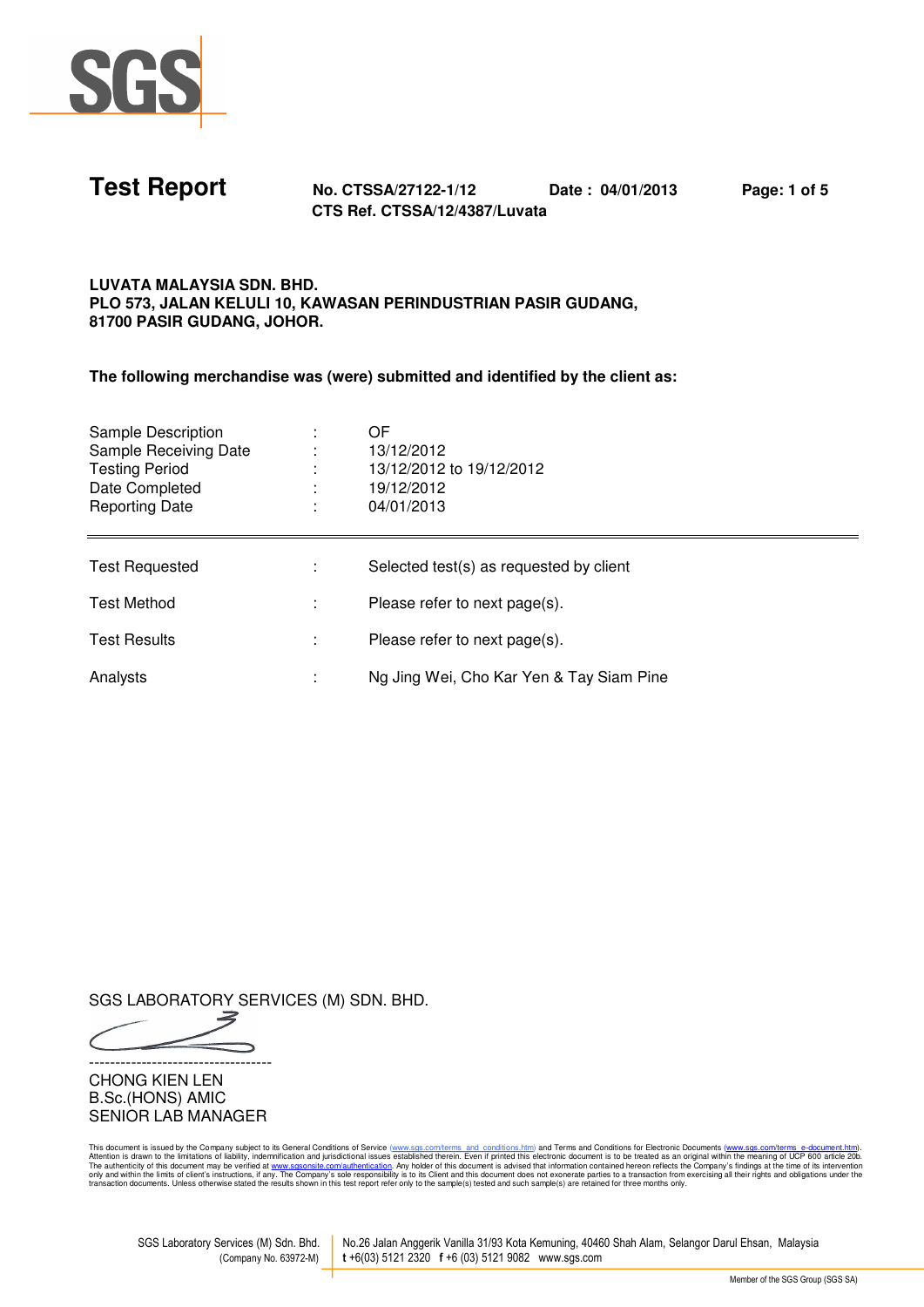

**Test Report No. CTSSA/27122-1/12 Date : 04/01/2013 Page: 2 of 5 CTS Ref. CTSSA/12/4387/Luvata** 

Test results:

Test Part Description :

Sample Description : Company : Company of the Company of the Company of the Company of the Company of the Company of the Company of the Company of the Company of the Company of the Company of the Company of the Company of

# **RoHS Directive 2011/65/EU Annex II**

| Test Item(s):                                                                         | Unit  | <b>Test Method</b>                                            | Results  | <b>MDL</b>     |
|---------------------------------------------------------------------------------------|-------|---------------------------------------------------------------|----------|----------------|
| Cadmium (Cd)                                                                          | mg/kg | With reference to IEC 62321:2008, and<br>performed by ICP-OES | N.D.     | $\mathbf{2}$   |
| Lead (Pb)                                                                             | mg/kg | With reference to IEC 62321:2008, and<br>performed by ICP-OES | N.D.     | $\overline{c}$ |
| Mercury (Hg)                                                                          | mg/kg | With reference to IEC 62321:2008, and<br>performed by ICP-OES | N.D.     | $\overline{c}$ |
| Hexavalent Chromium (CrVI) by<br>Spot test / boiling water<br>extraction (optional) # | $---$ | With reference to IEC 62321:2008                              | Negative |                |
| <b>Sum of PBBs</b>                                                                    | mg/kg | With reference to IEC 62321:2008, and<br>performed by GC-MS   | N.D.     |                |
| Monobromobiphenyl                                                                     | mg/kg | With reference to IEC 62321:2008, and<br>performed by GC-MS   | N.D.     | 5              |
| Dibromobiphenyl                                                                       | mg/kg | With reference to IEC 62321:2008, and<br>performed by GC-MS   | N.D.     | 5              |
| Tribromobiphenyl                                                                      | mg/kg | With reference to IEC 62321:2008, and<br>performed by GC-MS   | N.D.     | 5              |
| Tetrabromobiphenyl                                                                    | mg/kg | With reference to IEC 62321:2008, and<br>performed by GC-MS   | N.D.     | 5              |
| Pentabromobiphenyl                                                                    | mg/kg | With reference to IEC 62321:2008, and<br>performed by GC-MS   | N.D.     | 5              |
| Hexabromobiphenyl                                                                     | mg/kg | With reference to IEC 62321:2008, and<br>performed by GC-MS   | N.D.     | 5              |
| Heptabromobiphenyl                                                                    | mg/kg | With reference to IEC 62321:2008, and<br>performed by GC-MS   | N.D.     | 5              |
| Octabromobiphenyl                                                                     | mg/kg | With reference to IEC 62321:2008, and<br>performed by GC-MS   | N.D.     | 5              |
| Nonabromobiphenyl                                                                     | mg/kg | With reference to IEC 62321:2008, and<br>performed by GC-MS   | N.D.     | 5              |
| Decabromobiphenyl                                                                     | mg/kg | With reference to IEC 62321:2008, and<br>performed by GC-MS   | N.D.     | 5              |

SGS LABORATORY SERVICES (M) SDN. BHD.

-----------------------------------

CHONG KIEN LEN B.Sc.(HONS) AMIC SENIOR LAB MANAGER

This document is issued by the Company subject to its General Conditions of Service (<u>www.sess.com<sup>pl</sup>erns and conditions filesting and Conditions (including the Company). Attention is drawn to the term is the company's fi</u>

SGS Laboratory Services (M) Sdn. Bhd. No.26 Jalan Anggerik Vanilla 31/93 Kota Kemuning, 40460 Shah Alam, Selangor Darul Ehsan, Malaysia (Company No. 63972-M) **t** +6(03) 5121 2320 **f** +6 (03) 5121 9082 www.sgs.com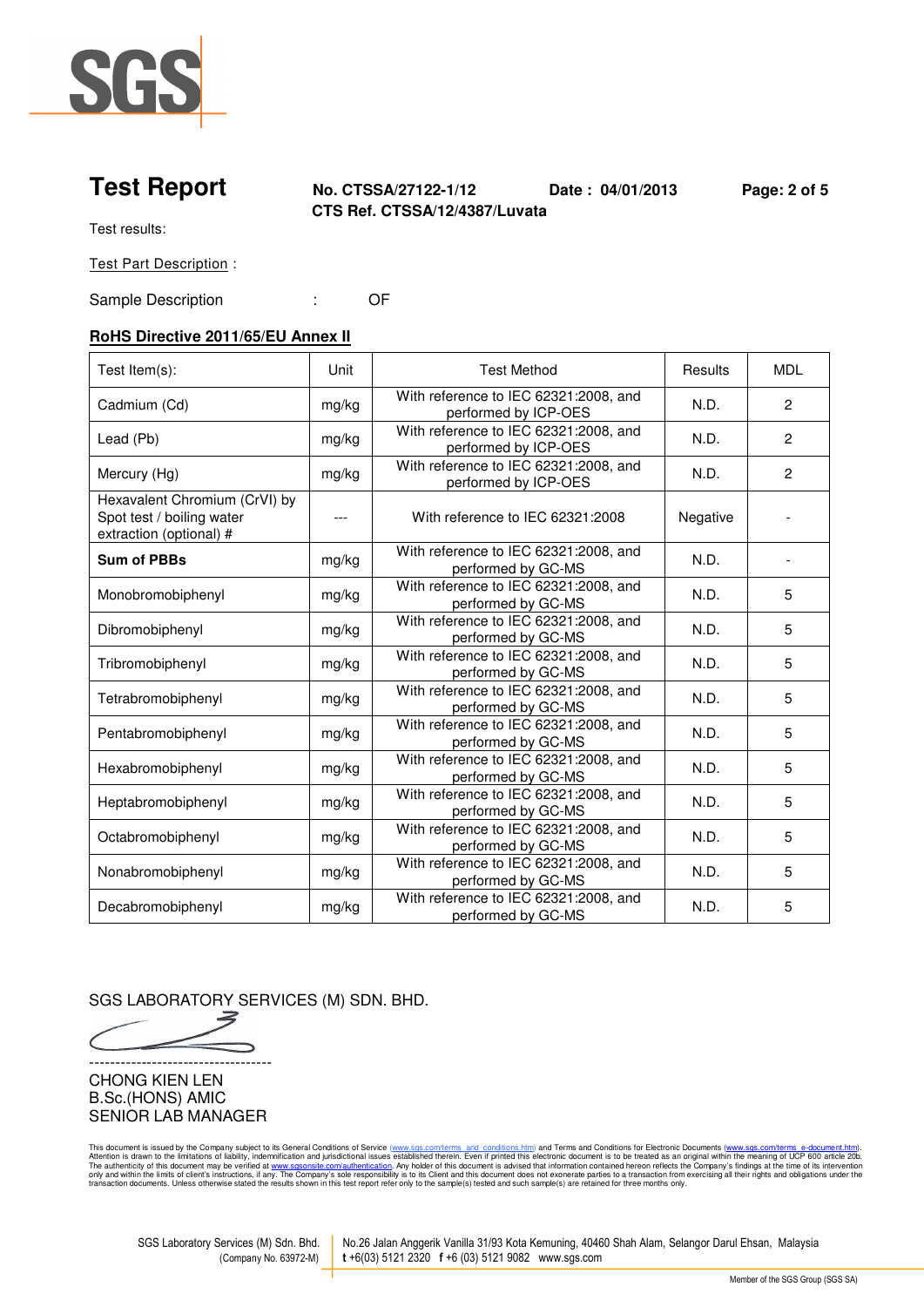

## **Test Report No. CTSSA/27122-1/12 Date : 04/01/2013 Page: 3 of 5 CTS Ref. CTSSA/12/4387/Luvata**

| <b>Sum of PBDEs</b>      | mg/kg | With reference to IEC 62321:2008, and<br>performed by GC-MS | N.D. |   |
|--------------------------|-------|-------------------------------------------------------------|------|---|
| Monobromodiphenyl ether  | mg/kg | With reference to IEC 62321:2008, and<br>performed by GC-MS | N.D. | 5 |
| Dibromodiphenyl ether    | mg/kg | With reference to IEC 62321:2008, and<br>performed by GC-MS | N.D. | 5 |
| Tribromodiphenyl ether   | mg/kg | With reference to IEC 62321:2008, and<br>performed by GC-MS | N.D. | 5 |
| Tetrabromodiphenyl ether | mg/kg | With reference to IEC 62321:2008, and<br>performed by GC-MS | N.D. | 5 |
| Pentabromodiphenyl ether | mg/kg | With reference to IEC 62321:2008, and<br>performed by GC-MS | N.D. | 5 |
| Hexabromodiphenyl ether  | mg/kg | With reference to IEC 62321:2008, and<br>performed by GC-MS | N.D. | 5 |
| Heptabromodiphenyl ether | mg/kg | With reference to IEC 62321:2008, and<br>performed by GC-MS | N.D. | 5 |
| Octabromodiphenyl ether  | mg/kg | With reference to IEC 62321:2008, and<br>performed by GC-MS | N.D. | 5 |
| Nonabromodiphenyl ether  | mg/kg | With reference to IEC 62321:2008, and<br>performed by GC-MS | N.D. | 5 |
| Decabromodiphenyl ether  | mg/kg | With reference to IEC 62321:2008, and<br>performed by GC-MS | N.D. | 5 |

Note : (a)  $mg/kg = ppm$  ; (0.1wt% = 1000ppm)

- (b) N.D. = Not Detected
- $(c)$  MDL = Method Detection Limit
- (d) # = **Spot-Test:**

a. Negative means the absence of Cr(VI) on the tested areas

b. Positive means the presence of Cr(VI) on the tested areas

 (The tested sample should be further verified by boiling-water-extraction method if the spot test result is negative or cannot be confirmed)

## **Boiling water extraction:**

a. Negative means the absence of Cr(VI) on the tested areas

b. Positive means the presence of Cr(VI) on the tested areas;

 The detected concentration in 50 mL boiling water extraction solution is equal or greater than 0.02 mg/kg with 50  $\text{cm}^2$  sample surface area.

 For corrosion protection coatings on metals: Information on storage conditions and production date of the tested sample is unavailable and thus results of Cr(VI) represent status of the sample at the time of testing.

 $(e) -$  = Not regulated

SGS LABORATORY SERVICES (M) SDN. BHD.

-----------------------------------

## CHONG KIEN LEN B.Sc.(HONS) AMIC SENIOR LAB MANAGER

This document is issued by the Company subject to its General Conditions of Service (<u>www.sess.com<sup>pl</sup>erns and conditions filesting and Conditions (including the Company). Attention is drawn to the term is the company's fi</u>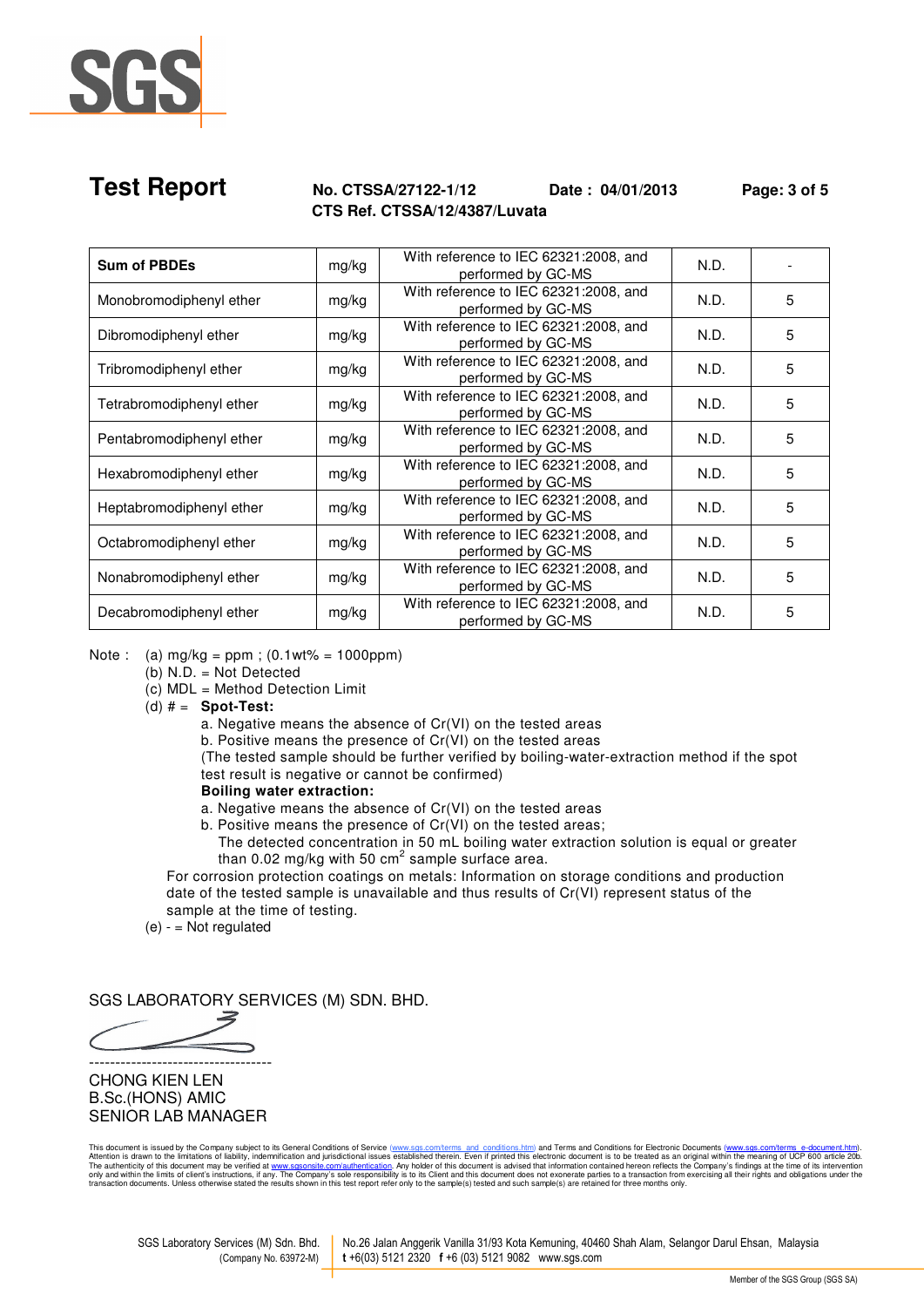

**Test Report No. CTSSA/27122-1/12 Date : 04/01/2013 Page: 4 of 5 CTS Ref. CTSSA/12/4387/Luvata** 

Test Part Description :

Sample Description : Company : Company of the Company of the Company of the Company of the Company of the Compa



SGS authenticate the photo on original report only

SGS LABORATORY SERVICES (M) SDN. BHD.

-----------------------------------

CHONG KIEN LEN B.Sc.(HONS) AMIC SENIOR LAB MANAGER

This document is issued by the Company subject to its General Conditions of Service (<u>www.sess.com<sup>pl</sup>erns and conditions filesting and Conditions (including the Company). Attention is drawn to the term is the company's fi</u>

SGS Laboratory Services (M) Sdn. Bhd. No.26 Jalan Anggerik Vanilla 31/93 Kota Kemuning, 40460 Shah Alam, Selangor Darul Ehsan, Malaysia (Company No. 63972-M) **t** +6(03) 5121 2320 **f** +6 (03) 5121 9082 www.sgs.com